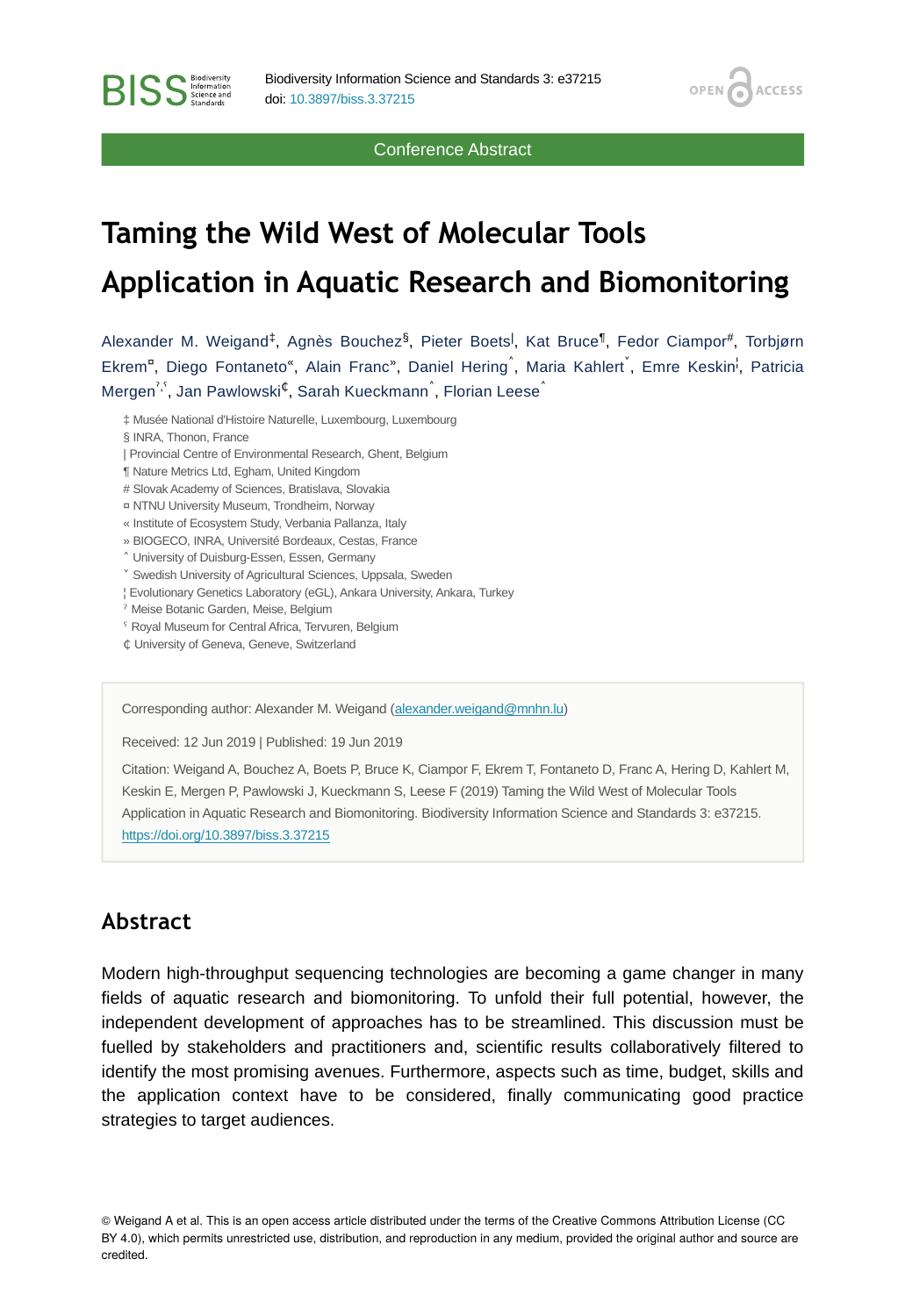Since 2016, the EU COST Action DNAqua-Net is taming the wild west of molecular tools application in aquatic research and biomonitoring. After nucleating available knowledge by the formation of a highly international and transdisciplinary network of scientists, stakeholders, practitioners and enterprises, fields of high methodological diversity were identified. Relevant aspects are currently ground truthed, thereby reducing the plethora of pipelines, parameters and protocols to a subset of good practices or standardisations. To effectively bridge the science-application interface, the very same network is exploited for the dissemination of results (Leese et al. 2018).

The internal working group structure of DNAqua-Net is used to provide an overview of existing methodological fields of diversity in DNA-based aquatic biomonitoring:

**WG1 - DNA Barcode References:** Different marker systems are targeted for the same organism group. Even in case the same molecular marker is investigated, different primer pairs are frequently applied for DNA metabarcoding. Both aspects challenge the further development of high-quality and complete DNA barcode reference libraries (Weigand et al. 2019).

**WG2 - Biotic Indices & Metrics**: Index systems are developed from molecular data in various ways: from the estimation of species' biomass (as a proxy for abundance) from sequence reads, to the correlation of presence/absence data of molecular operational taxonomic units (MOTUs) with environmental parameters (Pawlowski et al. 2018).

**WG3 - Field & Lab Protocols**: Using environmental DNA (eDNA) metabarcoding as an example, diverse sampling techniques based on varying water volumes, different filter systems and collection devices as well as a multitude of laboratory protocols for PCR, replication and sequencing are considered.

**WG4 - Data Analysis & Storage**: During the process of MOTU identification, varying threshold values and conceptually different pipelines are used, potentially impacting the final list of MOTUs or species retrieved. Furthermore, routine storage concepts for big biodiversity data are only in development and some sample types (e.g. eDNA) have no sophisticated metadata descriptions.

**WG5 - Implementation Strategy & Legal Issues:** The working group picks up collaboratively filtered good practice strategies and generates room for discussions at the science-policy interface (Hering et al. 2018). The CEN working group WG28 "DNA methods" has been initiated and the development of standardisations is fostered.

# **Keywords**

methods standardisation, DNA-based aquatic biomonitoring, EU COST Action CA15219, Marine Stategy Framework Directive, Water Framework Directive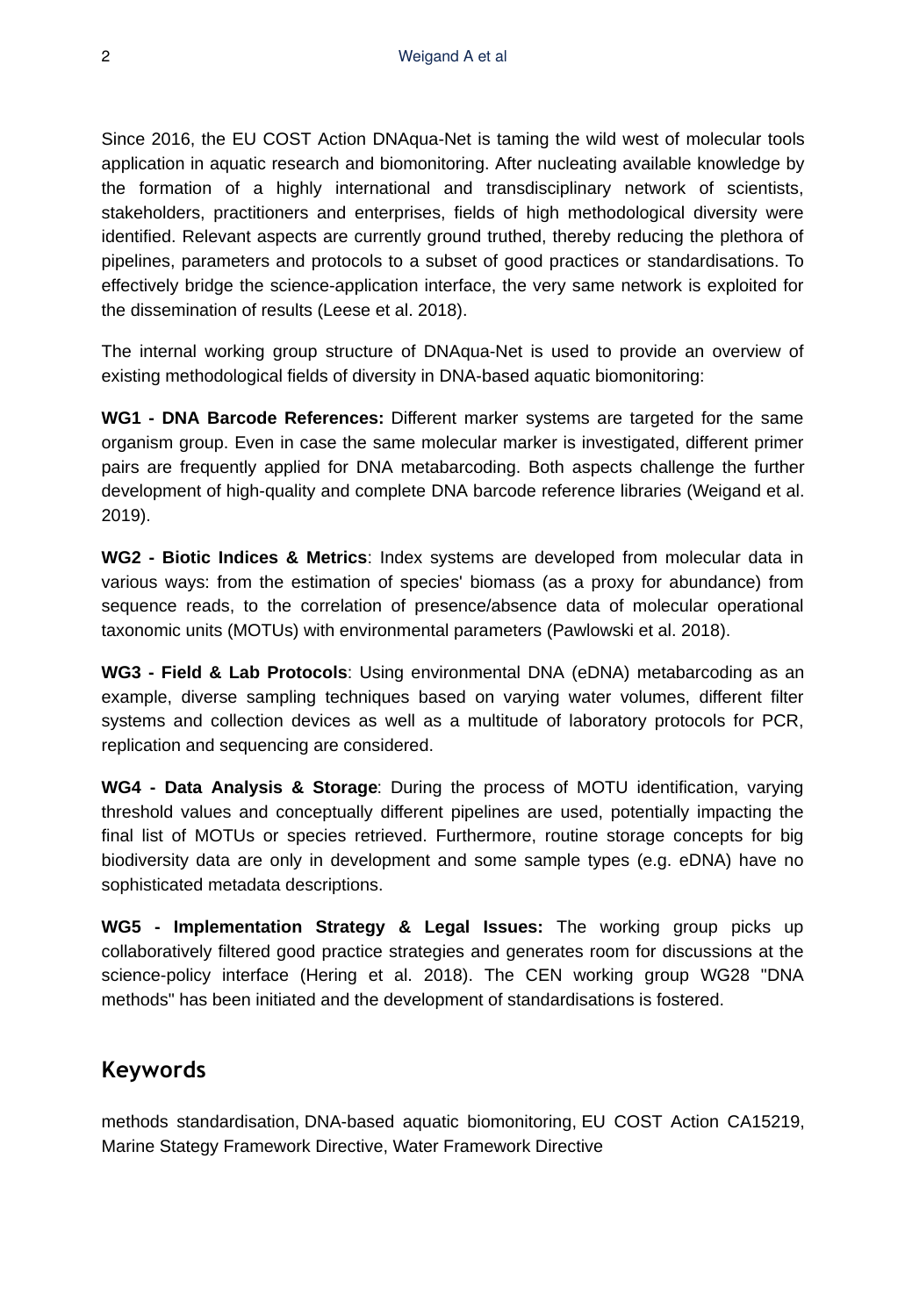## **Presenting author**

Alexander M. Weigand

#### **Presented at**

Biodiversity\_Next 2019

# **Acknowledgements**

This presentation is based upon work from COST Action DNAqua-Net (CA15219), supported by the COST (European Cooperation in Science and Technology) programme. We thank all DNAqua-Net members for their input.

### **References**

- Hering D, Borja A, Jones JI, Pont D, Boets P, Bouchez A, Bruce K, Drakare S, Hänfling B, Kahlert M, Leese F, Meissner K, Mergen P, Reyjol Y, Segurado P, Vogler A, Kelly M (2018) Implementation options for DNA-based identification into ecological status assessment under the European Water Framework Directive. Water Research 138: 192-205. [https://](https://doi.org/10.1016/j.watres.2018.03.003) [doi.org/10.1016/j.watres.2018.03.003](https://doi.org/10.1016/j.watres.2018.03.003)
- Leese F, Bouchez A, Abarenkov K, Altermatt F, Borja Á, Bruce K, Ekrem T, Čiampor F, Čiamporová-Zaťovičová Z, Costa F, Duarte S, Elbrecht V, Fontaneto D, Franc A, Geiger M, Hering D, Kahlert M, Kalamujić Stroil B, Kelly M, Keskin E, Liska I, Mergen P, Meissner K, Pawlowski J, Penev L, Reyjol Y, Rotter A, Steinke D, van der Wal B, Vitecek S, Zimmermann J, Weigand A (2018) Why We Need Sustainable Networks Bridging Countries, Disciplines, Cultures and Generations for Aquatic Biomonitoring 2.0: A Perspective Derived From the DNAqua-Net COST Action. Advances in Ecological Research, Next Generation Biomonitoring: Part 1 58: 63‑99. [https://doi.org/10.1016/](https://doi.org/10.1016/bs.aecr.2018.01.001) [bs.aecr.2018.01.001](https://doi.org/10.1016/bs.aecr.2018.01.001)
- Pawlowski J, Kelly-Quinn M, Altermatt F, Apothéloz-Perret-Gentil L, Beja P, Boggero A, Borja A, Bouchez A, Cordier T, Domaizon I, Feio MJ, Filipe AF, Fornaroli R, Graf W, Herder J, van der Hoorn B, Iwan Jones J, Sagova-Mareckova M, Moritz C, Barquín J, Piggott J, Pinna M, Rimet F, Rinkevich B, Sousa-Santos C, Specchia V, Trobajo R, Vasselon V, Vitecek S, Zimmerman J, Weigand A, Leese F, Kahlert M (2018) The future of biotic indices in the ecogenomic era: Integrating (e)DNA metabarcoding in biological assessment of aquatic ecosystems. Science of The Total Environment 637/638: 1295-1310. [https://](https://doi.org/10.1016/j.scitotenv.2018.05.002) [doi.org/10.1016/j.scitotenv.2018.05.002](https://doi.org/10.1016/j.scitotenv.2018.05.002)
- Weigand H, Beermann AJ, Čiampor F, Costa FO, Csabai Z, Duarte S, Geiger MF, Grabowski M, Rimet F, Rulik B, Strand M, Szucsich N, Weigand AM, Willassen E, Wyler SA, Bouchez A, Borja A, Čiamporová-Zaťovičová Z, Ferreira S, Dijkstra KB, Eisendle U, Freyhof J, Gadawski P, Graf W, Haegerbaeumer A, van der Hoorn BB, Japoshvili B,